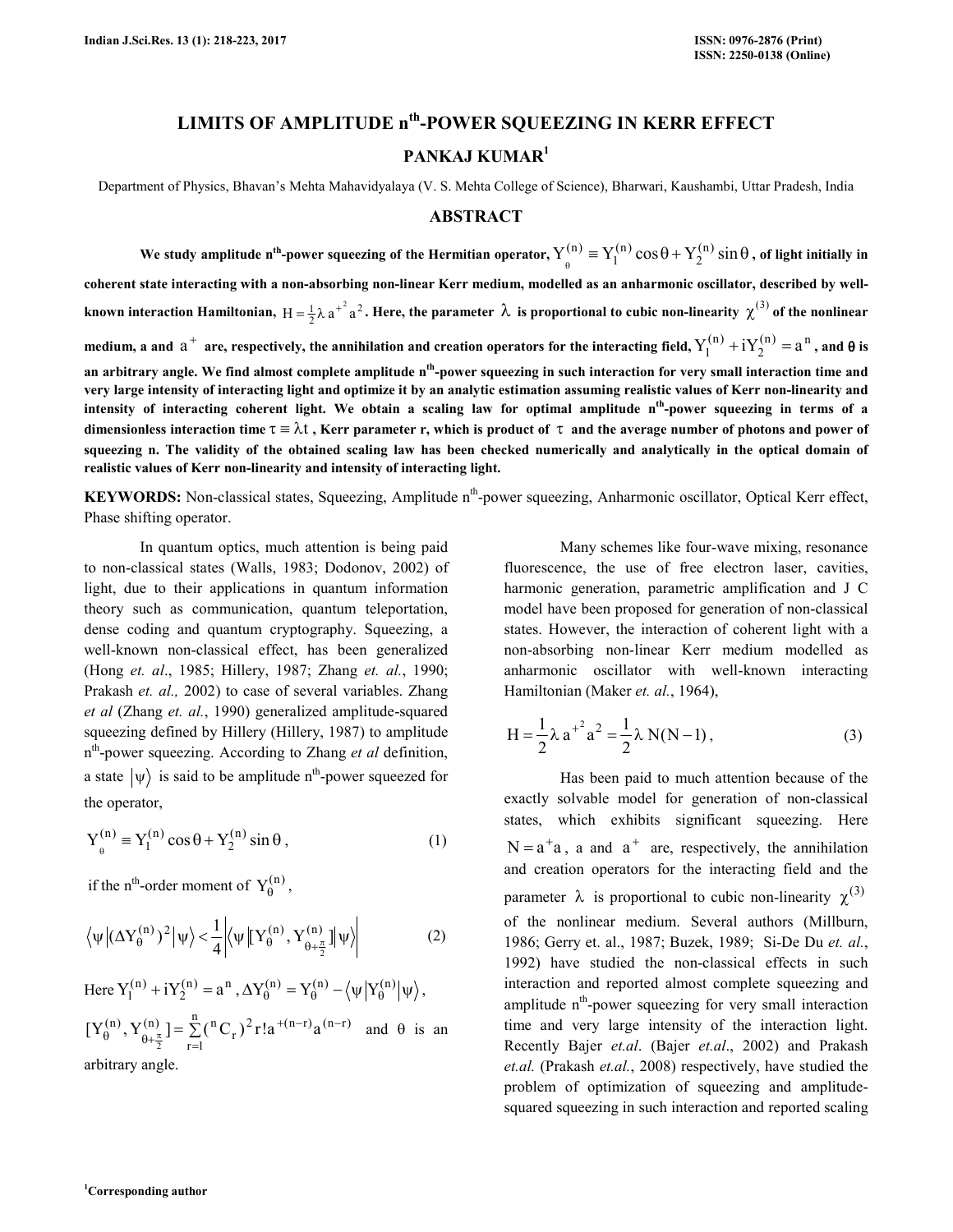laws for optimal squeezing and amplitude-squared squeezing using an analytic estimation in the region of short interaction time and high optical power. In this paper we study amplitude  $n<sup>th</sup>$ -power squeezing in such interaction and generalize the results for arbitrary power n. We optimize amplitude  $n^{th}$ -power squeezing by an analytic estimation assuming high intensity of interacting light and realistic values of Kerr non-linearity and obtain a scaling law for optimal amplitude  $n<sup>th</sup>$ -power squeezing. The validity of the obtained scaling law has been checked numerically and analytically in the optical domain of realistic values of Kerr non-linearity and intensity of interacting light.

# **AMPLITUDE nth -POWER SQUEEZING IN INTERACTION OF COHERENT STATE WITH A NON-ABSORBING NON-LINEAR KERR MEDIUM**

It is useful to define amplitude  $n<sup>th</sup>$ -power squeezing defined (Eq. (2)) earlier in another form, by the parameter

$$
S_{\theta,n}=\frac{\left\langle\psi\left|(\Delta Y^{(n)}_\theta)^2\right|\psi\right\rangle-\frac{1}{4}\left|\left\langle\psi\left|\left[Y^{(n)}_\theta,Y^{(n)}_{\theta+\frac{\pi}{2}}\right]\right|\psi\right\rangle\right|}{\frac{1}{4}\left|\left\langle\psi\left|\left[Y^{(n)}_\theta,Y^{(n)}_{\theta+\frac{\pi}{2}}\right]\right|\psi\right\rangle\right|},\,\,(4)
$$

with  $-1 \le S_{\theta, n} < 0$  for amplitude n<sup>th</sup>-power squeezed state. For the analytic estimation of optimal amplitude n<sup>th</sup>-power squeezing, we minimize  $S_{\theta,n}$  with respect to all possible phasesθ. If for minimum of  $S_{\theta,n}$  with respect to all possible phases $\theta$ , we

have 
$$
\frac{dS_{\theta,n}}{d\theta} = 0
$$
, which gives  
\n
$$
e^{4i\theta} = \frac{\langle \psi | a^{2n} | \psi \rangle - \langle \psi | a^{n} | \psi \rangle^{2}}{\langle \psi | a^{+2n} | \psi \rangle - \langle \psi | a^{+n} | \psi \rangle^{2}}
$$
\n(5)

 Using Eqs. (4) and (5), we finally get amplitude  $n<sup>th</sup>$ -power squeezing factor  $P_n$ , which is minimum of  $S_{\theta,n}$  with respect to all possible phases  $\theta$  as

$$
P_n = (S_{\theta,n})_{\text{min}\theta} = \frac{\frac{1}{2} \left[ \left\langle \psi | a^{+n} a^n | \psi \right\rangle - \left| \left\langle \psi | a^n | \psi \right\rangle^2 - \left| \left\langle \psi | a^{2n} | \psi \right\rangle - \left\langle \psi | a^n | \psi \right\rangle^2 \right| \right]}{\frac{1}{4} \sum\limits_{r=1}^n \binom{n}{r} 2r! a^{+(n-r)} a^{(n-r)}}
$$
\n(6)

It is further useful to use principal amplitude  $n<sup>th</sup>$ power squeezing factor  $S_n$  that takes values between 0 and 1 for amplitude  $n<sup>th</sup>$ -power squeezing and for present case we can write  $S_n = 1 + P_n$ , with  $0 \le S_n \le 1$  for amplitude n<sup>th</sup>-power squeezed state.

If we consider the interaction system with interaction Hamiltonian H defined by Eq. (3) and interaction light in coherent state defined [9] by

$$
|\alpha\rangle = \exp(-\frac{1}{2}|\alpha|^2) \sum_{n=0}^{\infty} \frac{\alpha^n}{\sqrt{n!}} |n\rangle = D(\alpha)|0\rangle, \qquad (7)
$$

where  $\alpha = Ae^{i\theta_{\alpha}}$ ,  $|n\rangle$  is the occupation number and  $D(\alpha) = \exp(\alpha a^+ - \alpha^* a)$  is the displacement operator, then in interaction picture, we have the Kerr state at time t.

$$
\left|\psi\right\rangle = U(t)\left|\alpha\right\rangle = e^{-i(N^2 - N)\frac{\tau}{2}}\left|\alpha\right\rangle.
$$
 (8)

Here  $U(t) = exp(-i H t)$  is the time evolution operator, and  $\lambda t = \tau$ , the dimensionless interaction time. Now we have for the Kerr state,

$$
\langle \psi | a^n | \psi \rangle = \alpha^n e^{|\alpha|^2 (e^{-in\tau} - 1) - i(n^2 - n)\frac{\tau}{2}}, \qquad (9)
$$

$$
\langle \psi | a^{+^n} a^n | \psi \rangle = |\alpha|^{2n}, \qquad (10)
$$

and therefore finally we have amplitude  $n<sup>th</sup>$ -power squeezing parameter,

$$
S_{n} = 1 + \frac{|\alpha|^{2n}}{2} \left[ 1 - e^{2|\alpha|^{2}(\cos n\tau - 1)} - \left| e^{|\alpha|^{2}(e^{-2in\tau} - 1) - i(2n^{2} - n)\tau} - e^{2|\alpha|^{2}(e^{-in\tau} - 1) - i(n^{2} - n)\tau} \right| \right] \frac{1}{4} \sum_{r=1}^{n} {\binom{n_{\text{C}}}{r}}^{2(r-1)}.
$$
\n(11)

We get finally amplitude  $n<sup>th</sup>$ -power squeezing parameter,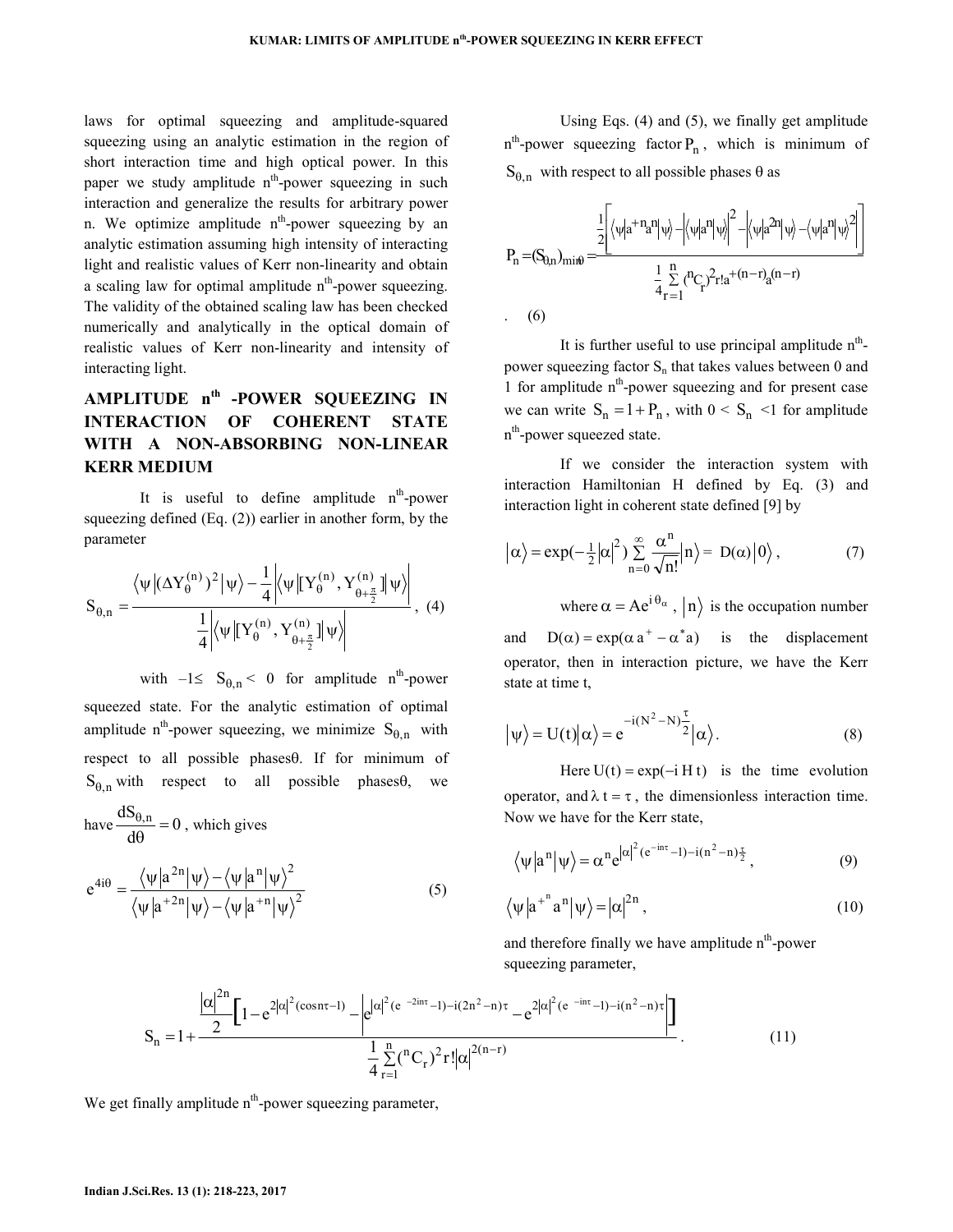$$
S_n = 1 + \frac{|\alpha|^{2n}}{2} \left[ 1 - e^{2|\alpha|^2 (\cos n\tau - 1)} - \left\{ e^{2|\alpha|^2 (\cos 2n\tau - 1)} + e^{4|\alpha|^2 (\cos n\tau - 1)} - 2e^{|\alpha|^2 (\cos 2n\tau - 1)} e^{2|\alpha|^2 (\cos n\tau - 1)} \cos \Phi \right\} \right], \quad (12)
$$

where

 $\Phi = (\mathbf{n}^2 \tau + |\alpha|^2 \sin 2\mathbf{n} \tau - 2|\alpha|^2 \sin \mathbf{n} \tau)$ . Dependence of the amplitude  $n^{th}$ -power squeezing parameter  $S_n$  on interaction time  $\tau$  at the amplitude  $|\alpha| = 5$  of interacting field for some values of power n is shown in the Fig.1.



**Figure 1: Variation of the squeezing parameter S<sup>n</sup> with**  $\tau$  for some values of n at  $|\alpha| = 5$ .



**Figure 2: Variation of the squeezing parameter S<sup>n</sup>** with  $\tau$  for n=3 at some values of  $|\alpha|$ .

 It should be noted from the figure that amplitude n<sup>th</sup>-power squeezing in such interaction decreases with power n. Dependence of the amplitude  $n^{th}$ -power squeezing parameter S<sub>n</sub> (e.g. n=3) on interaction time  $\tau$ for some values of the amplitude  $|\alpha|$  of interacting field has been shown in Fig.2. It should be noted that amplitude n<sup>th</sup>-power squeezing appears significant when we decrease interaction time  $\tau$  and increase the amplitude  $|\alpha|$  of the interacting field.

# **AMPLITUDE nth-POWER SQUEEZING APPROXIMATION AND SCALING FORMULA**

In the experiments, dimensionless interaction time  $\tau$  is fixed by the length of fiber and hence in such interaction the amplitude  $n<sup>th</sup>$ -power squeezing can be controlled simply by adjusting the amplitude  $|\alpha|$  of interacting field. For this reason the Kerr parameter r defined by  $r = |\alpha|^2 \tau$ , is usually used to study the nonclassical effects in such interaction. Hence we study amplitude n<sup>th</sup>-power squeezing parameter  $S(r, \tau)$  in its dependence on the Kerr parameter r instead of its dependence on the amplitude  $|\alpha|$  of the interacting field for the fixed interaction time  $\tau$ . In general the value of Kerr non-linearity is usually very small and practically the dimensionless interaction time of the order of  $\tau = 10^{-6}$ and  $r \approx 1$  (for intense laser) can be reached in optical domain (Bachor: A Guide to Experiments in Quantum Optics, 1998). In Fig. 3 we show the dependence of amplitude n<sup>th</sup>-power squeezing parameter  $S_n(r, \tau)$  on the Kerr parameter r for some fixed values of interaction time  $\tau$ . The regular dependence of  $(S_n)_{\text{min}}$  (the minimum value of amplitude  $n<sup>th</sup>$ -power squeezing parameter) on the interaction time  $\tau$  may be noted form Fig. 3 indicates the existence of a scaling law of the form  $(S_n)_{\text{min}} \approx r_{\text{min}}^{\gamma}$ , for the optimal amplitude n<sup>th</sup>-power squeezing in such interaction, where  $r_{min}$  is the minimum value of r at which  $S_n(r, \tau)$  is minimum for a fixed interaction time  $\tau$ .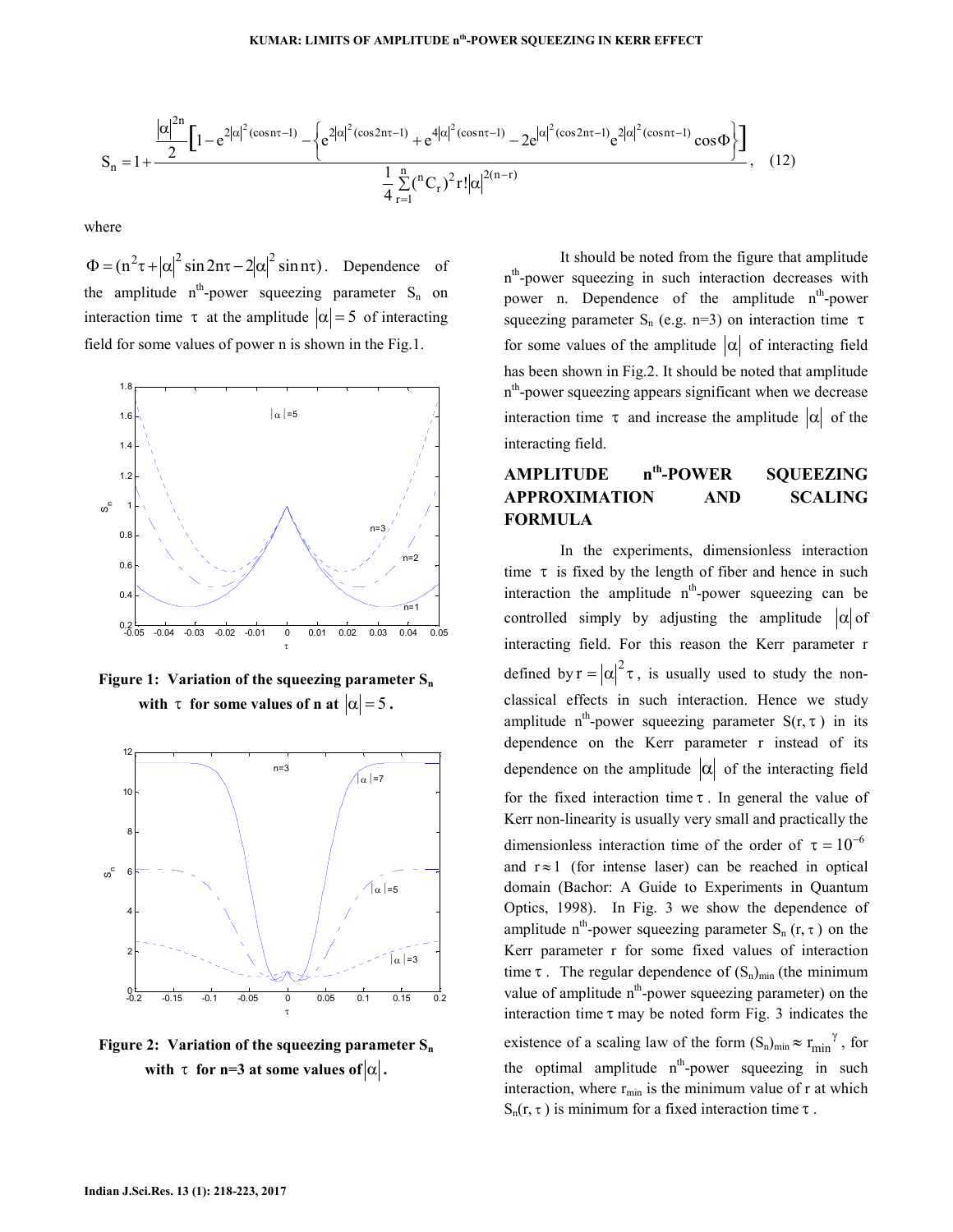

**Figure 3: Variation of the squeezing parameter S<sup>n</sup> with Kerr parameter r for some values** τ **for n=3 at**   $|\alpha|$  = 5 (on log-log scale).



Figure 4: Comparison of the approximation  $S'_n$  with



## Figure 5: Comparison of the approximation  $S'_\mathrm{n}$

# with  $S_n$  as a function of r at  $\tau = 10^{-3}$ .

Now in the limit,  $\tau \ll 1$ , Eq. (12) gives,

$$
S_n \cong S_n' = 1 + 2r^2 - n^2r^3\tau - 2r\sqrt{r^2 + 1} + \frac{nr^2\tau(3nr^2 + 3n + 2)}{\sqrt{r^2 + 1}},
$$
(13)

to the first order in  $\tau$ . Accuracy of the approximation (13) in comparison with exact values of  $S_n$  for two different values of  $\tau$  can be seen in Fig. 4 and Fig. 5. The figures show that the approximation S' can be used to estimate the optimal amplitude  $n<sup>th</sup>$ -power squeezing with a good precision. If we expand Eq. (13) in powers of  $r^{-1}$ and keep the smallest order terms in  $r^{-1}$  we obtain,

$$
S'_n \cong S''_n = 2n^2 r^3 \tau + \frac{1}{4 r^2}.
$$
 (14)

This gives

$$
(S_n'')_{\min} = \frac{5}{12} (12n^2 \tau)^{2/5}, \qquad (15)
$$

at  $r'_{\text{min}} = (12n^2 \tau)^{-1/5}$ . We see that in the limit  $\tau \ll 1$ , the minimum value  $(S_n'')_{min}$  of  $S_n''$  is proportional to the  $(2/5)$ <sup>th</sup> power of the interaction time  $\tau$  and it occurs at the Kerr parameter  $r'_{\text{min}}$  which is proportional to the  $(-1/5)^{\text{th}}$ power of interaction time  $\tau$ . It may be noted from Eq.(15) that the very same scaling laws but with different numerical coefficients have been obtained for normal squeezing by Bajer et.al..(Bajer *et.al*., 2002) and amplitude-squared squeezing by Prakash *et. al.* (Prakash *et.al.*, 2008).

**Table 1:** Several numerical values of  $(S_n)_{\text{min}}$  and the corresponding  $r_{\text{min}}$  obtained at the scaled interaction time and **their estimations**  $(S_n'')_{\text{min}}$  and  $r'_{\text{min}}$  for n=3.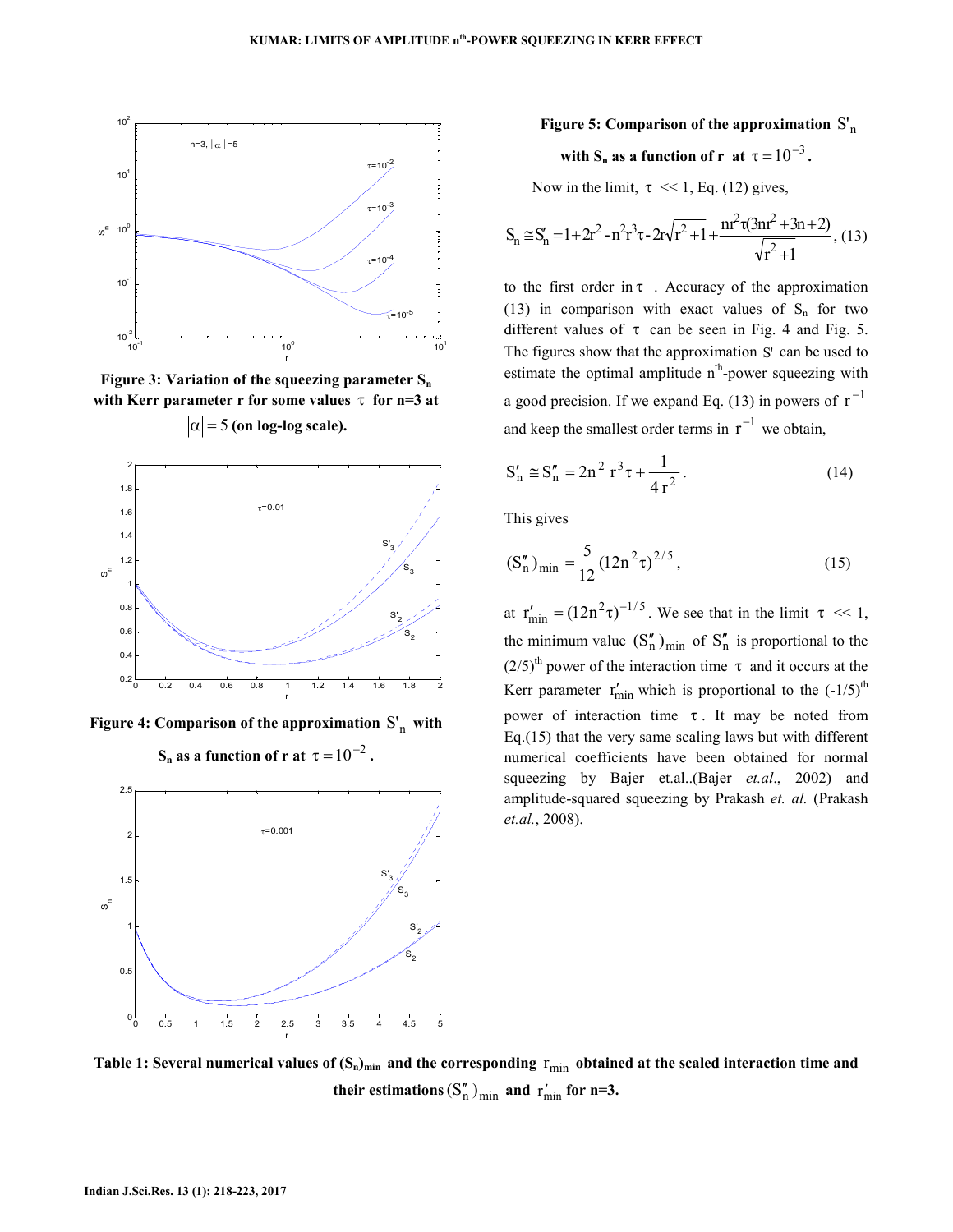| τ         | $(S_n)_{min}$ | $(S_n'')_{\min}$ | $r_{\min}$ | $r_{\min}'$ |
|-----------|---------------|------------------|------------|-------------|
| $10^{-1}$ | 0.8732        | 1.0793           | 0.32       | 0.62        |
| $10^{-2}$ | 0.4329        | 0.4297           | 0.72       | 0.98        |
| $10^{-3}$ | 0.1761        | 0.1711           | 1.38       | 1.56        |
| $10^{-4}$ | 0.0693        | 0.0681           | 2.36       | 2.47        |
| $10^{-5}$ | 0.0273        | 0.0271           | 3.85       | 3.92        |
| $10^{-6}$ | 0.0088        | 0.0108           | 6.60       | 6.21        |

Some numerical values of  $(S_n)_{min}$  and  $(S_n'')_{min}$  for different values of dimensionless interaction time τ are shown in Table 1. From the table it may be noted that in the region of realistic values of r and dimensionless interaction time  $\tau$ , the approximation may be used with good precision.

## **CONCLUSION**

We have analyzed amplitude  $n<sup>th</sup>$ -power squeezing of light initially in coherent state interacting with a non-absorbing non-linear Kerr medium, modelled as an anharmonic oscillator modelled as an anharmonic oscillator, described by well-known interaction Hamiltonian,  $H = \frac{1}{2}\lambda a^{2^2}$ . Here, the parameter  $\lambda$  is proportional to cubic non-linearity  $\chi^{(3)}$  of the nonlinear medium, a and  $a^+$  are, respectively, the annihilation and creation operators for the interacting field. We found almost complete amplitude  $n<sup>th</sup>$ -power squeezing in such interaction for very small interaction time and very large intensity of interacting light. We have optimized it by an analytic estimation assuming realistic values of Kerr nonlinearity and intensity of interacting coherent light and obtained a scaling law for optimal amplitude  $n<sup>th</sup>$ -power squeezing in terms of a dimensionless interaction

time  $\tau = \lambda t$ , Kerr parameter r, which is product of  $\tau$  and the average number of photons and power of squeezing n. The validity of the obtained scaling law has been checked numerically and analytically in the optical domain of realistic values of Kerr non-linearity and intensity of interacting light.

### **ACKNOWLEDGEMENT**

 I am extremely grateful to Prof. H. Prakash, Prof. R. Prakash, University of Allahabad, India and thankful to Dr. Rakesh Kumar, Udai Pratap Autonomous College, Varanasi, India for helpful and stimulating discussions and some critical comments.

## **REFERENCES**

- Walls D. F., 1983. Squeezed states of light, Nature, **306**: 141-146.
- Dodonov V. V., 2002. Non-classical' states in quantum optics: a `squeezed' review of the first 75 years, J. Opt., B **4**: R1-R33.
- Hong C. K. and Mandel L., 1885. Higher-Order Squeezing of a Quantum Field, Phys. Lett., A **54**: 323-325.
- Hillery M., 1986. Amplitude-squared squeezing of the electromagnetic field, Phys. Rev., A **36**: 3796- 3802.
- Zhang Z. M., L. Xu, Cai J. L., and Li F. L., 1990. A new kind of higher-order squeezing of radiation field, Phys. Lett., A **150**: 27-30.
- Prakash R. and Yadav A. K., 2012. A proposal for experimental detection of amplitude nth-power squeezing, Opt. Commun., **285**: 2387-2391.
- Maker P. D., R. Terhune W., and Savage C. M., 1964. Intensity-Dependent Changes in the Refractive Index of Liquids, Phys. Rev. Lett., **12**: 507-509.
- Millburn G. J., Quantum and classical Liouville dynamics of the anharmonic oscillator, 1986. Phys. Rev., A **33**: 674-685.
- Gerry C. C. and Vrscay E. R., 1987. Squeezing of the squared field amplitude by an anharmonic oscillator, Phys. Rev., A **37**: 1779-1781.
- Buzek V., 1989. Periodical revivals of squeezing in an anharmonic oscillator model with coherent light, Phys. Lett., **136:** 188-192.